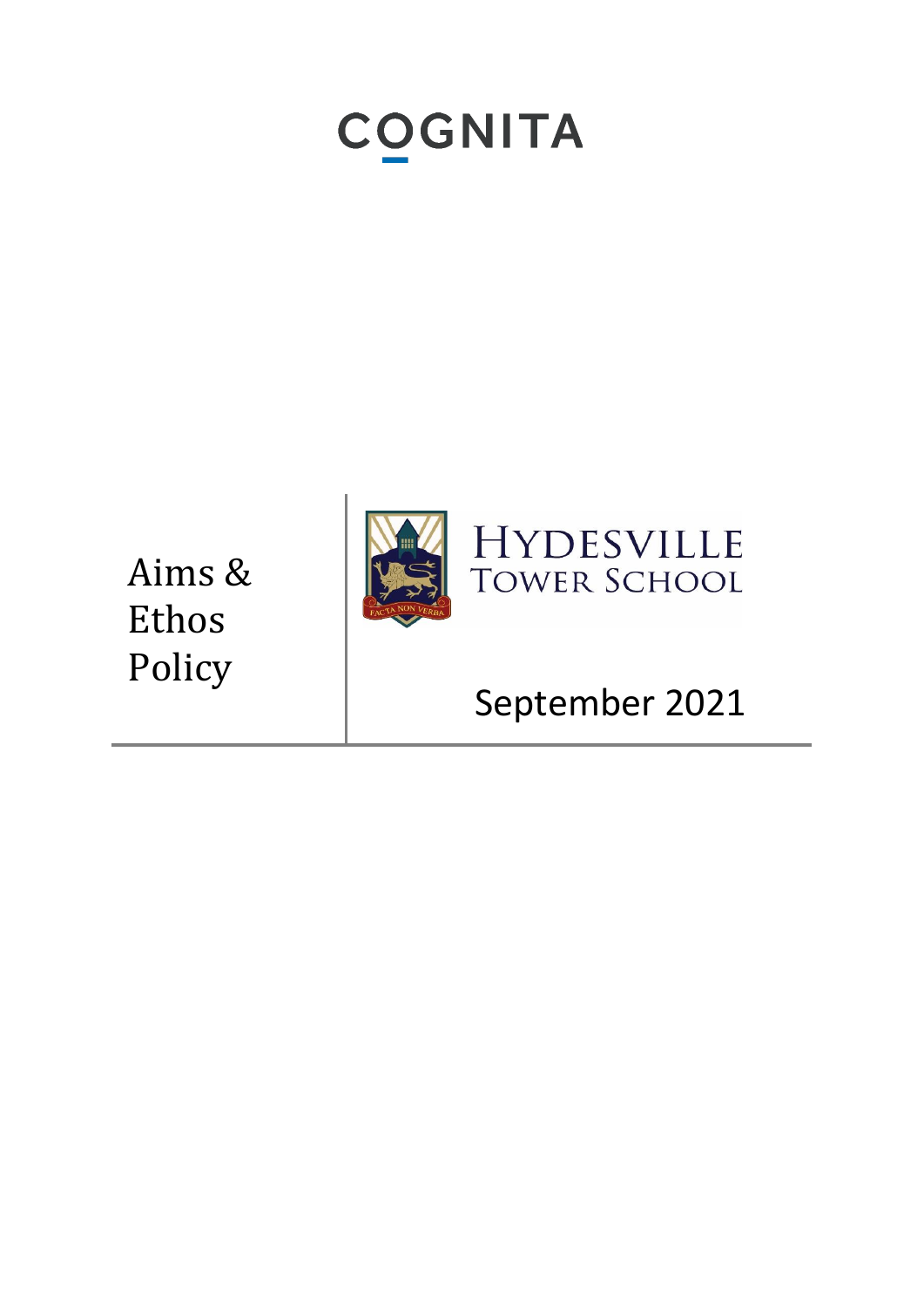# **School Motto**

'Facta non Verba' Deeds not words

#### **Aims Statement**

## **To provide a first-rate independent education for boys and girls aged 3 to 16.**

Giving every child the chance to develop their full potential in all areas; supporting them to become confident and caring individuals, who are pro-active and independent; providing enriching opportunities, so they gain greater awareness of themselves, their community and the wider world.

#### **Ethos Statement**

# **Our school is a place where the sense of a community is key, and a family-feel characterises daily life.**

Providing an environment where children feel safe and cared for is of paramount importance, since this gives the child the best opportunity to be a happy learner. We appreciate everyone's individuality, and cater to support their needs so they can thrive and be successful. Offering a broad curricular and co-curricular experience allows breadth and depth to develop in the pupils. Lifelong memories are formed through the time at the school, and a love of learning is instilled that will be key throughout a person's life.

#### **Vision Statement**

# **Ours is the first choice Nursery, Prep and Senior School in Walsall and we have a deserved reputation for making aspiration real.**

Teaching and learning are consistently outstanding; GCSE and 11+ results reflect the tremendous progress made by our pupils. There is significant value added to each child.

Our Nursery and Pre-Prep prepares children for school better than any other locally and pupils' achievement in our hugely successful Prep School continually exceeds national standards. The GCSE curriculum provides an excellent foundation for progression into A levels and further education and is attuned to regional economic opportunity and drivers.

The welfare and wellbeing of all pupils are safeguarded and promoted, delivering an excellent level of pastoral care.

Extra-curricular activities provide regular opportunity for enrichment, development and enjoyment, support a pupil's journey of self-discovery and encourage independence.

Parents enjoy superb service from all staff members in their every dealing with school to ensure their personal experience is always pleasant and productive.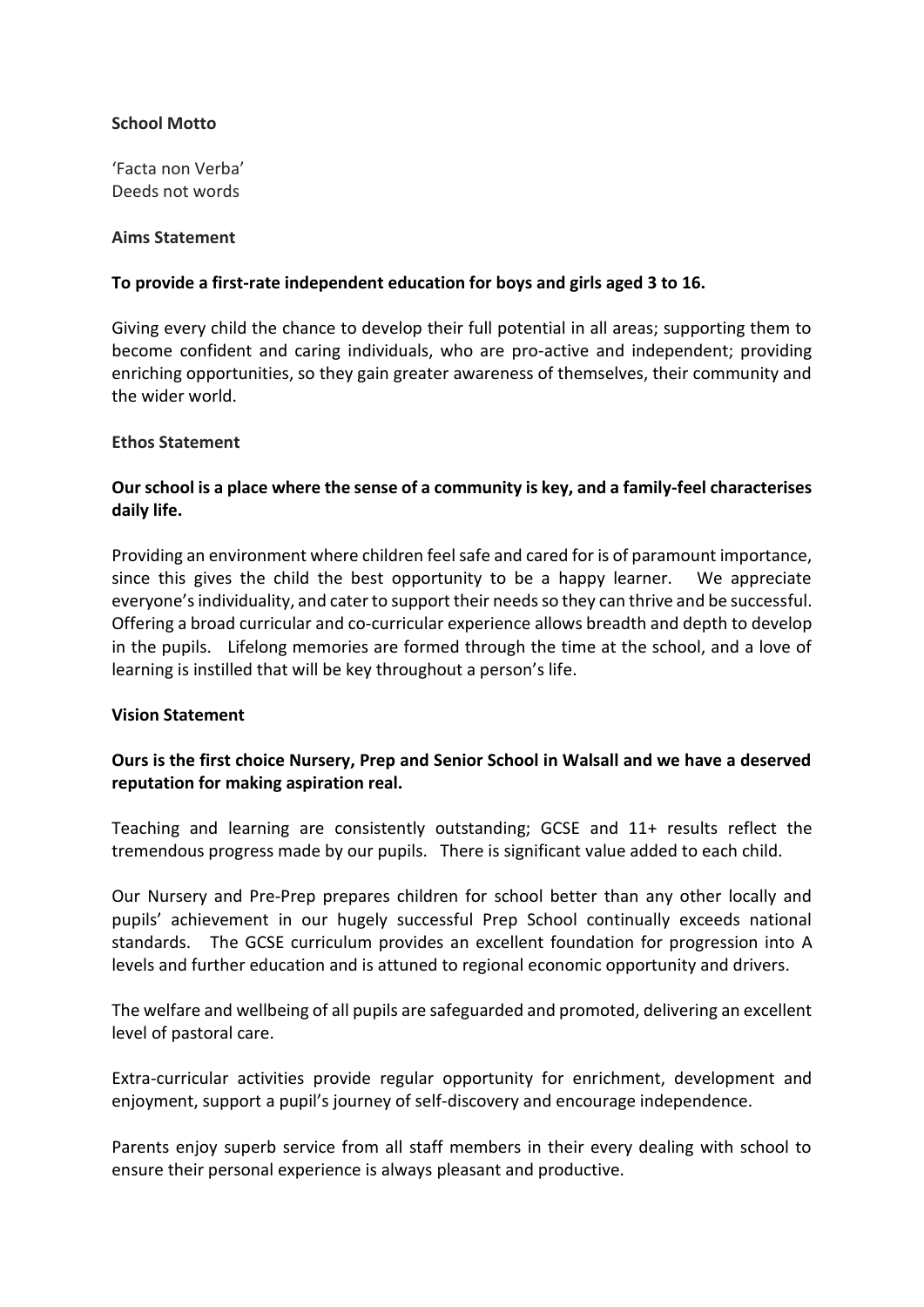# **Equality Statement**

The school takes its equalities responsibilities seriously, in line with the 2010 Equality Act. Through the school curriculum, extra-curricular enrichment, policies relating to conduct and behaviour, and the programme of staff development, it aims to:

- eliminate discrimination, harassment and victimisation;
- advance equality of opportunity between persons who share a relevant protected characteristic and persons who do not share it;
- foster good relations between persons who share a relevant protected characteristic and persons who do not share it.

The school's full Equality Statement can be found in the [Equality and Diversity policy](http://www.quintonhouseschool.co.uk/download.php?file=TkRRPQ).

# **Mission Statement**

Hydesville Tower School is committed to providing a quality education for its pupils, a safe and nurturing environment and aims for excellence in all that it does. High standards and expectations shall permeate every aspect of school life and be evident in the behaviour, attitude and appearance of its pupils.

The school stands for and will actively promote such qualities as:

- *commitment*
- *compassion, courtesy and consideration for others*
- *good humour*
- *industry*
- *integrity*
- *loyalty*
- *pride in achievement*
- *pride in appearance*
- *self-discipline*
- *self-respect and respect for others*
- *service*

The school strives to raise the aspirations of all pupils, and so to encourage, extend and inspire them that they obtain examination results that are the utmost they can achieve. Examination success, the outcome of effective teaching and learning, is thus one of the school's key performance indicators.

Care *for* the individual as a whole and *about* their personal development and extracurricular involvement complements the emphasis on academic achievement, and demonstrates the richness of the school's provision for its pupils.